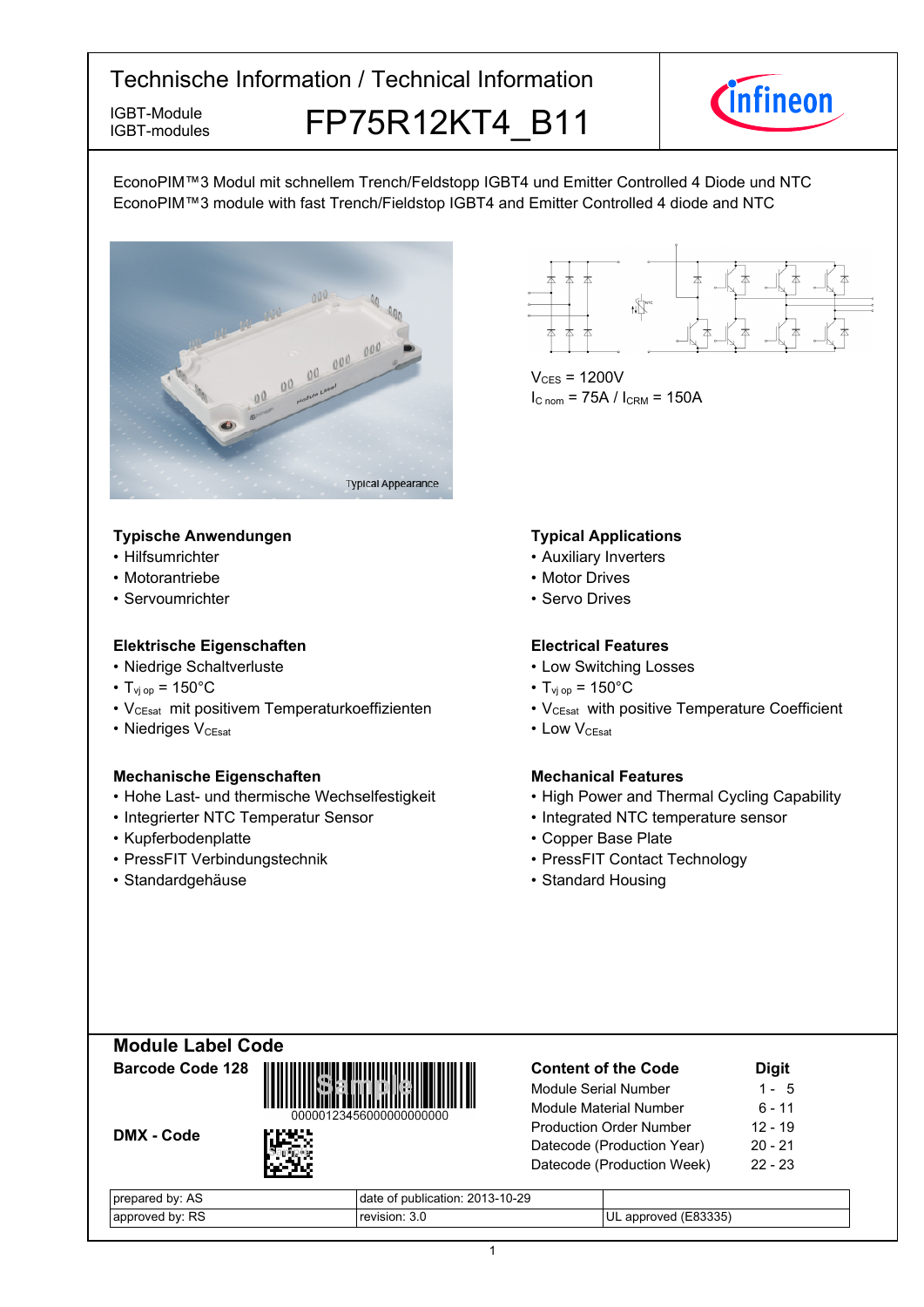IGBT-modules

IGBT-Module FP75R12KT4\_B11



## **IGBT, Wechselrichter / IGBT, Inverter Höchstzulässige-Werte-/-Maximum-Rated-Values**

| Kollektor-Emitter-Sperrspannung<br>Collector-emitter voltage             | $T_{vi}$ = 25 $^{\circ}$ C                                | $V_{CFS}$        | 1200    | V |
|--------------------------------------------------------------------------|-----------------------------------------------------------|------------------|---------|---|
| Kollektor-Dauergleichstrom<br>Continuous DC collector current            | $T_c = 95^{\circ}$ C, $T_{\text{vi max}} = 175^{\circ}$ C | $C_{nom}$        | 75      | A |
| Periodischer Kollektor-Spitzenstrom<br>Repetitive peak collector current | $t_P = 1$ ms                                              | <b>I</b> CRM     | 150     | A |
| Gesamt-Verlustleistung<br>Total power dissipation                        | $T_c = 25^{\circ}$ C, $T_{\text{vi max}} = 175$           | $P_{\text{tot}}$ | 385     | W |
| Gate-Emitter-Spitzenspannung<br>Gate-emitter peak voltage                |                                                           | $V$ GES          | $+/-20$ |   |

| <b>Charakteristische Werte / Characteristic Values</b>                          |                                                                                                                                                                                               |                                                                                   |                     | min.  | typ.                 | max. |                       |
|---------------------------------------------------------------------------------|-----------------------------------------------------------------------------------------------------------------------------------------------------------------------------------------------|-----------------------------------------------------------------------------------|---------------------|-------|----------------------|------|-----------------------|
| Kollektor-Emitter-Sättigungsspannung<br>Collector-emitter saturation voltage    | $I_C$ = 75 A, $V_{GE}$ = 15 V<br>$I_C$ = 75 A, $V_{GE}$ = 15 V<br>$I_C$ = 75 A, $V_{GE}$ = 15 V                                                                                               | $T_{\rm vj}$ = 25°C<br>$T_{\text{vj}}$ = 125°C<br>$T_{\text{vj}}$ = 150°C         | $V_{CE\ sat}$       |       | 1,85<br>2,15<br>2,25 | 2,15 | V<br>V<br>V           |
| Gate-Schwellenspannung<br>Gate threshold voltage                                | $I_C = 2,40$ mA, $V_{CE} = V_{GE}$ , $T_{vi} = 25^{\circ}$ C                                                                                                                                  |                                                                                   | V <sub>GEth</sub>   | 5,2   | 5,8                  | 6,4  | V                     |
| Gateladung<br>Gate charge                                                       | $V_{GE}$ = -15 V  +15 V                                                                                                                                                                       |                                                                                   | $Q_{G}$             |       | 0.57                 |      | μC                    |
| Interner Gatewiderstand<br>Internal gate resistor                               | $T_{vi}$ = 25 $^{\circ}$ C                                                                                                                                                                    |                                                                                   | $R_{\text{Gint}}$   |       | 10                   |      | Ω                     |
| Eingangskapazität<br>Input capacitance                                          | f = 1 MHz, $T_{vi}$ = 25°C, $V_{CE}$ = 25 V, $V_{GE}$ = 0 V                                                                                                                                   |                                                                                   | $C_{\text{ies}}$    |       | 4.30                 |      | nF                    |
| Rückwirkungskapazität<br>Reverse transfer capacitance                           | f = 1 MHz, $T_{vi}$ = 25°C, $V_{CE}$ = 25 V, $V_{GE}$ = 0 V                                                                                                                                   |                                                                                   | $C_{res}$           |       | 0, 16                |      | nF                    |
| Kollektor-Emitter-Reststrom<br>Collector-emitter cut-off current                | $V_{CE}$ = 1200 V, $V_{GE}$ = 0 V, $T_{vi}$ = 25°C                                                                                                                                            |                                                                                   | ICES                |       |                      | 1,0  | mA                    |
| Gate-Emitter-Reststrom<br>Gate-emitter leakage current                          | $V_{CE} = 0 V$ , $V_{GE} = 20 V$ , $T_{vi} = 25^{\circ}$ C                                                                                                                                    |                                                                                   | $I_{\text{GES}}$    |       |                      | 100  | nA                    |
| Einschaltverzögerungszeit, induktive Last<br>Turn-on delay time, inductive load | $I_C$ = 75 A, $V_{CE}$ = 600 V<br>$V_{GF}$ = $\pm 15$ V<br>$R_{\text{Gon}}$ = 1,1 $\Omega$                                                                                                    | $T_{vi}$ = 25°C<br>$T_{vi}$ = 125°C<br>$T_{vi}$ = 150 $^{\circ}$ C                | $t_{\text{d}}$ on   |       | 0.16<br>0.17<br>0.17 |      | μs<br>μs<br>μs        |
| Anstiegszeit, induktive Last<br>Rise time, inductive load                       | $I_C$ = 75 A, $V_{CE}$ = 600 V<br>$V_{GF} = \pm 15 V$<br>$\mathsf{R}_{\mathsf{Gon}}$ = 1,1 $\Omega$                                                                                           | $T_{vi}$ = 25°C<br>$T_{vi}$ = 125°C<br>$T_{vi}$ = 150 $^{\circ}$ C                | $t_{r}$             |       | 0.03<br>0.04<br>0,04 |      | <b>US</b><br>μs<br>μs |
| Abschaltverzögerungszeit, induktive Last<br>Turn-off delay time, inductive load | $I_c$ = 75 A, $V_{CE}$ = 600 V<br>$\rm V_{GE}$ = $\pm 15~\rm V$<br>$R_{Goff}$ = 1,1 $\Omega$                                                                                                  | $T_{vi}$ = 25°C<br>$T_{\text{vj}}$ = 125°C<br>$T_{vi}$ = 150 $^{\circ}$ C         | $t_{d \text{ off}}$ |       | 0.34<br>0.43<br>0.45 |      | μs<br>μs<br>μs        |
| Fallzeit, induktive Last<br>Fall time, inductive load                           | $I_C$ = 75 A, $V_{CE}$ = 600 V<br>$V_{GE}$ = $\pm$ 15 V<br>$R_{Goff} = 1.1 \Omega$                                                                                                            | $T_{\text{vj}}$ = 25°C<br>$T_{\text{vj}}$ = 125°C<br>$T_{\rm vj} = 150^{\circ}$ C | t                   |       | 0,08<br>0.15<br>0.17 |      | μs<br>μs<br>μs        |
| Einschaltverlustenergie pro Puls<br>Turn-on energy loss per pulse               | $I_C$ = 75 A, $V_{CE}$ = 600 V, L <sub>S</sub> = 40 nH<br>$V_{GE}$ = ±15 V, di/dt = 2500 A/µs (T <sub>vj</sub> = 150°C) T <sub>vj</sub> = 125°C<br>$\mathsf{R}_{\mathsf{Gon}}$ = 1,1 $\Omega$ | $T_{vi}$ = 25°C<br>$T_{vi}$ = 150 $^{\circ}$ C                                    | $E_{on}$            |       | 3.10<br>6,60<br>7,65 |      | mJ<br>mJ<br>mJ        |
| Abschaltverlustenergie pro Puls<br>Turn-off energy loss per pulse               | $I_c$ = 75 A, $V_{CE}$ = 600 V, L <sub>s</sub> = 40 nH<br>$V_{GE}$ = ±15 V, du/dt = 3600 V/µs (T <sub>vj</sub> = 150°C)T <sub>vj</sub> = 125°C<br>$\mathsf{R}_{\mathsf{Goff}}$ = 1,1 $\Omega$ | $T_{vi}$ = 25°C<br>$T_{vi}$ = 150 $^{\circ}$ C                                    | $E_{\text{off}}$    |       | 4,20<br>6,40<br>7,20 |      | mJ<br>mJ<br>mJ        |
| Kurzschlußverhalten<br>SC data                                                  | $V_{GE}$ $\leq$ 15 V, V <sub>CC</sub> = 800 V<br>$V_{CEmax} = V_{CES} - L_{sCE} \cdot di/dt$                                                                                                  | $t_P \le 10 \text{ }\mu\text{s}, T_{\text{vj}} = 150^{\circ}\text{C}$             | $I_{SC}$            |       | 270                  |      | A                     |
| Wärmewiderstand, Chip bis Gehäuse<br>Thermal resistance, junction to case       | pro IGBT / per IGBT                                                                                                                                                                           |                                                                                   | $R_{thJC}$          |       |                      | 0,39 | K/W                   |
| Wärmewiderstand, Gehäuse bis Kühlkörper<br>Thermal resistance, case to heatsink | pro IGBT / per IGBT<br>$\lambda_{\text{Paste}} = 1 \text{ W/(m} \cdot \text{K)}$ / $\lambda_{\text{grease}} = 1 \text{ W/(m} \cdot \text{K)}$                                                 |                                                                                   | $R_{thCH}$          |       | 0, 13                |      | K/W                   |
| Temperatur im Schaltbetrieb<br>Temperature under switching conditions           |                                                                                                                                                                                               |                                                                                   | $T_{\rm vj\,op}$    | $-40$ |                      | 150  | $^{\circ}$ C          |
|                                                                                 |                                                                                                                                                                                               |                                                                                   |                     |       |                      |      |                       |
| prepared by: AS                                                                 | date of publication: 2013-10-29                                                                                                                                                               |                                                                                   |                     |       |                      |      |                       |
| approved by: RS                                                                 | revision: 3.0                                                                                                                                                                                 |                                                                                   |                     |       |                      |      |                       |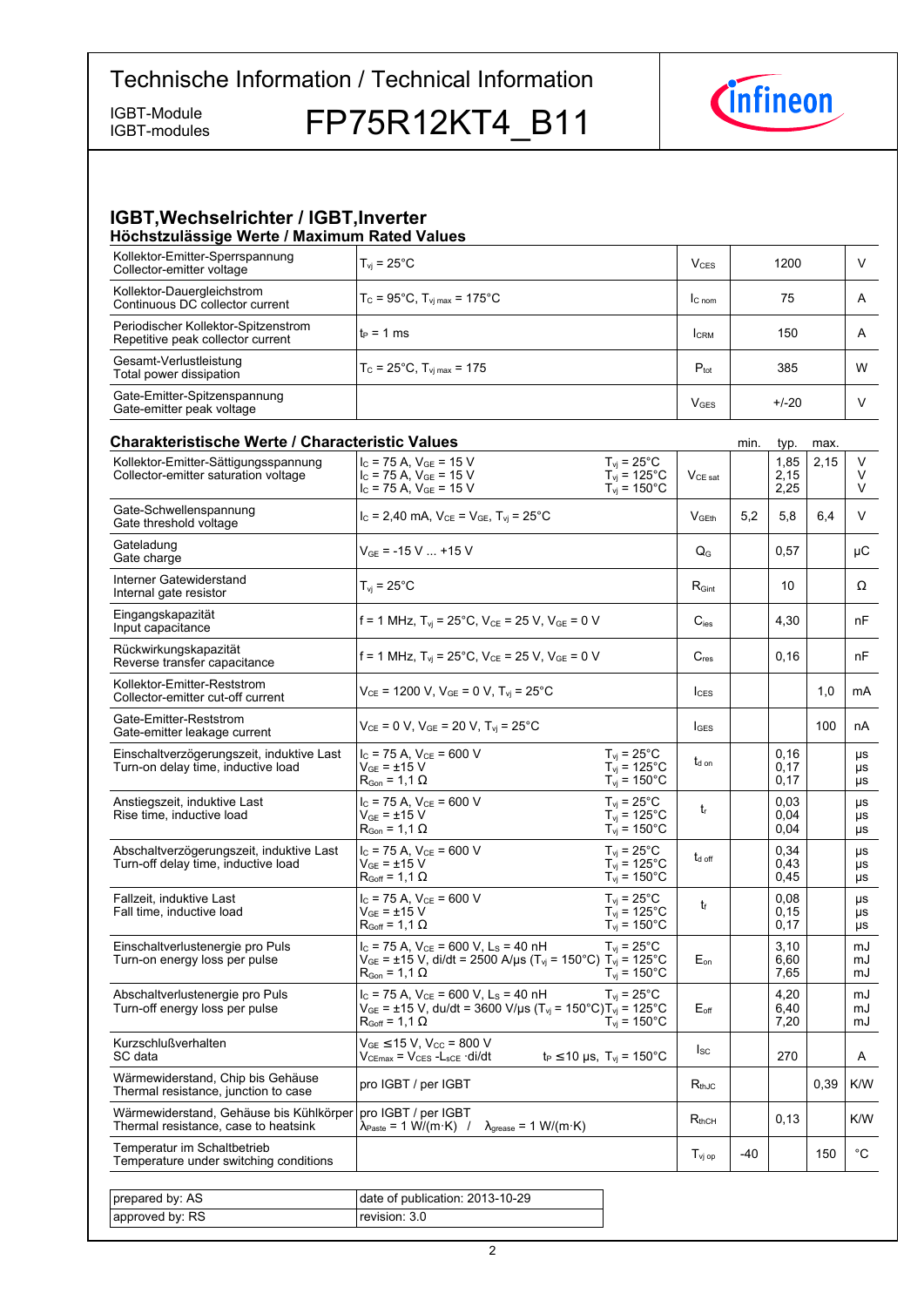IGBT-modules

IGBT-Module FP75R12KT4 B11



# **Diode,-Wechselrichter-/-Diode,-Inverter**

| Höchstzulässige Werte / Maximum Rated Values                        |                                                               |               |      |                |  |  |  |
|---------------------------------------------------------------------|---------------------------------------------------------------|---------------|------|----------------|--|--|--|
| Periodische Spitzensperrspannung<br>Repetitive peak reverse voltage | $T_{\rm vi}$ = 25 $^{\circ}$ C                                | $V_{\rm RRM}$ | 1200 |                |  |  |  |
| Dauergleichstrom<br>Continuous DC forward current                   |                                                               | I۴            | 75   | $\overline{A}$ |  |  |  |
| Periodischer Spitzenstrom<br>Repetitive peak forward current        | $t_P = 1$ ms                                                  | <b>FRM</b>    | 150  | $\overline{A}$ |  |  |  |
| Grenzlastintegral<br>$I2t - value$                                  | $V_R = 0 V$ , t <sub>p</sub> = 10 ms, T <sub>yi</sub> = 125°C | $ ^{2}t$      | 960  | $A^2S$         |  |  |  |

# **Charakteristische Werte / Characteristic**

| <b>Charakteristische Werte / Characteristic Values</b>                          |                                                                                                                       |                                                                                |                                         | min.  | typ.                 | max. |                |
|---------------------------------------------------------------------------------|-----------------------------------------------------------------------------------------------------------------------|--------------------------------------------------------------------------------|-----------------------------------------|-------|----------------------|------|----------------|
| Durchlassspannung<br>Forward voltage                                            | $I_F$ = 75 A, $V_{GF}$ = 0 V<br>$I_F$ = 75 A, $V_{GE}$ = 0 V<br>$I_F$ = 75 A, $V_{GE}$ = 0 V                          | $T_{\rm vj}$ = 25°C<br>$T_{\rm vi}$ = 125°C<br>$T_{\rm vi}$ = 150 $^{\circ}$ C | $V_F$                                   |       | 1,70<br>1,65<br>1,65 | 2,15 | V              |
| Rückstromspitze<br>Peak reverse recovery current                                | $I_F$ = 75 A, - di <sub>F</sub> /dt = 2500 A/µs (T <sub>vi</sub> =150°C)<br>$V_R = 600 V$<br>$V_{GF}$ = -15 V         | $T_{vi}$ = 25°C<br>$T_{\rm vi}$ = 125°C.<br>$T_{\rm vi}$ = 150°C.              | <b>IRM</b>                              |       | 88.0<br>89,0<br>90,0 |      | A<br>A<br>A    |
| Sperrverzögerungsladung<br>Recovered charge                                     | $I_F$ = 75 A, - di $_F/dt$ = 2500 A/ $\mu$ s (T <sub>vi</sub> =150°C)<br>$V_R$ = 600 V<br>$V_{GF}$ = -15 V            | $T_{vi}$ = 25°C<br>$T_{\rm vi}$ = 125°C.<br>$T_{\rm vi}$ = 150°C.              | Q,                                      |       | 7,30<br>13,0<br>14,5 |      | μC<br>μC<br>μC |
| Abschaltenergie pro Puls<br>Reverse recovery energy                             | $I_F$ = 75 A, - di <sub>F</sub> /dt = 2500 A/us (T <sub>vi</sub> =150°C)<br>$V_R$ = 600 V<br>$V_{GF}$ = -15 V         | $T_{\rm vi}$ = 25°C<br>$T_{vi}$ = 125°C<br>$T_{\rm vi}$ = 150 $^{\circ}$ C     | $E_{rec}$                               |       | 2,65<br>4,60<br>5,65 |      | mJ<br>mJ<br>mJ |
| Wärmewiderstand, Chip bis Gehäuse<br>Thermal resistance, junction to case       | pro Diode / per diode                                                                                                 |                                                                                | $R_{thJC}$                              |       |                      | 0.62 | K/W            |
| Wärmewiderstand, Gehäuse bis Kühlkörper<br>Thermal resistance, case to heatsink | pro Diode / per diode<br>$\lambda_{\text{Paste}} = 1 \text{ W/(m·K)}$ / $\lambda_{\text{grease}} = 1 \text{ W/(m·K)}$ |                                                                                | $R_{thCH}$                              |       | 0.205                |      | K/W            |
| Temperatur im Schaltbetrieb<br>Temperature under switching conditions           |                                                                                                                       |                                                                                | $\mathsf{T}_{\mathsf{vi}\,\mathsf{op}}$ | $-40$ |                      | 150  | °C             |

# **Diode, Gleichrichter / Diode, Rectifier Höchstzulässige-Werte-/-Maximum-Rated-Values**

| Periodische Spitzensperrspannung<br>Repetitive peak reverse voltage                 | $T_{\rm vi}$ = 25 $^{\circ}$ C                                                    | V <sub>RRM</sub> | 1600         | ν                |
|-------------------------------------------------------------------------------------|-----------------------------------------------------------------------------------|------------------|--------------|------------------|
| Durchlassstrom Grenzeffektivwert pro Chip  <br>Maximum RMS forward current per chip | $T_c = 80^{\circ}$ C                                                              | <b>IFRMSM</b>    | 80           | A                |
| Gleichrichter Ausgang Grenzeffektivstrom<br>Maximum RMS current at rectifier output | $T_c = 80^{\circ}$ C                                                              | <b>IRMSM</b>     | 140          | A                |
| <b>Stoßstrom Grenzwert</b><br>Surge forward current                                 | $t_p = 10$ ms, $T_{vj} = 25^{\circ}$ C<br>$t_p = 10$ ms, $T_{vj} = 150^{\circ}$ C | <b>IFSM</b>      | 600<br>470   | A<br>Α           |
| Grenzlastintegral<br>$I2t - value$                                                  | $t_p = 10$ ms, $T_{vj} = 25^{\circ}$ C<br>$t_p = 10$ ms, $T_{vj} = 150^{\circ}$ C | $12$ t           | 1800<br>1100 | $A^2S$<br>$A^2S$ |

| <b>Charakteristische Werte / Characteristic Values</b>                          |                                                                                                                       |                                | min.  | typ.  | max. |     |
|---------------------------------------------------------------------------------|-----------------------------------------------------------------------------------------------------------------------|--------------------------------|-------|-------|------|-----|
| Durchlassspannung<br>Forward voltage                                            | $T_{vi}$ = 150°C, I <sub>F</sub> = 75 A                                                                               | VF                             |       | 1,15  |      |     |
| Sperrstrom<br>Reverse current                                                   | $T_{\text{vi}}$ = 150°C, $V_{\text{R}}$ = 1600 V                                                                      | <b>IR</b>                      |       | 1,00  |      | mA  |
| Wärmewiderstand, Chip bis Gehäuse<br>Thermal resistance, junction to case       | pro Diode / per diode                                                                                                 | $R_{th,IC}$                    |       |       | 0.65 | K/W |
| Wärmewiderstand, Gehäuse bis Kühlkörper<br>Thermal resistance, case to heatsink | pro Diode / per diode<br>$\lambda_{\text{Paste}} = 1 \text{ W/(m·K)}$ / $\lambda_{\text{grease}} = 1 \text{ W/(m·K)}$ | $R_{thCH}$                     |       | 0,215 |      | K/W |
| Temperatur im Schaltbetrieb<br>Temperature under switching conditions           |                                                                                                                       | $\mathsf{T}_{\mathsf{vi\ op}}$ | $-40$ |       | 150  | °€  |

| prepared by: AS | date of publication: 2013-10-29 |
|-----------------|---------------------------------|
| approved by: RS | revision: 3.0                   |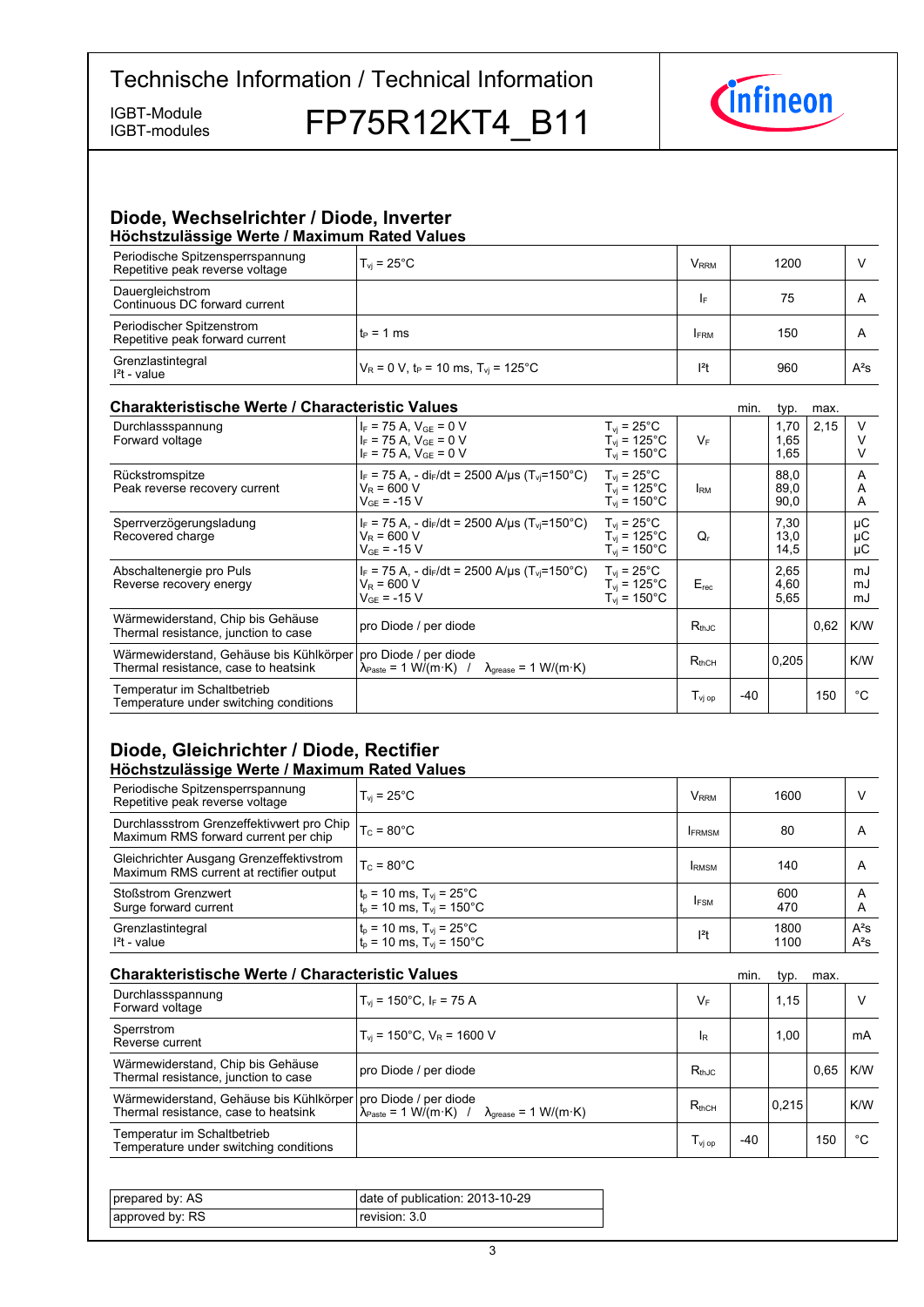IGBT-Module FP75R12KT4 B11



# **IGBT, Brems-Chopper / IGBT, Brake-Chopper Höchstzulässige-Werte-/-Maximum-Rated-Values**

| . .<br>Kollektor-Emitter-Sperrspannung<br>Collector-emitter voltage      | $T_{\rm vi}$ = 25°C.                                      | V <sub>CES</sub>       | 1200    | v |
|--------------------------------------------------------------------------|-----------------------------------------------------------|------------------------|---------|---|
| Kollektor-Dauergleichstrom<br>Continuous DC collector current            | $T_c = 95^{\circ}$ C, $T_{\text{vi max}} = 175^{\circ}$ C | $C_{nom}$              | 50      | A |
| Periodischer Kollektor-Spitzenstrom<br>Repetitive peak collector current | $t_P = 1$ ms                                              | <b>CRM</b>             | 100     | A |
| Gesamt-Verlustleistung<br>Total power dissipation                        | $T_c = 25^{\circ}$ C, $T_{\text{vi max}} = 175$           | $P_{\text{tot}}$       | 280     | W |
| Gate-Emitter-Spitzenspannung<br>Gate-emitter peak voltage                |                                                           | <b>V<sub>GES</sub></b> | $+/-20$ |   |

| <b>Charakteristische Werte / Characteristic Values</b>                          |                                                                                                                                                             |                                                                                      |                    | min.  | typ.                 | max. |                       |
|---------------------------------------------------------------------------------|-------------------------------------------------------------------------------------------------------------------------------------------------------------|--------------------------------------------------------------------------------------|--------------------|-------|----------------------|------|-----------------------|
| Kollektor-Emitter-Sättigungsspannung<br>Collector-emitter saturation voltage    | $I_C$ = 50 A, $V_{GE}$ = 15 V<br>$I_C$ = 50 A, $V_{GE}$ = 15 V<br>$I_c = 50$ A, $V_{GE} = 15$ V                                                             | $T_{\text{vj}}$ = 25°C<br>$T_{\text{vj}}$ = 125°C<br>$T_{vi}$ = 150 $^{\circ}$ C     | $V_{CE\ sat}$      |       | 1,85<br>2,15<br>2,25 | 2,15 | V<br>V<br>V           |
| Gate-Schwellenspannung<br>Gate threshold voltage                                | $I_c = 1,60$ mA, $V_{CE} = V_{GE}$ , $T_{vi} = 25^{\circ}$ C                                                                                                |                                                                                      | V <sub>GFth</sub>  | 5,2   | 5,8                  | 6,4  | V                     |
| Gateladung<br>Gate charge                                                       | $V_{GF}$ = -15 V  +15 V                                                                                                                                     |                                                                                      | $Q_G$              |       | 0.38                 |      | μC                    |
| Interner Gatewiderstand<br>Internal gate resistor                               | $T_{vi}$ = 25 $^{\circ}$ C                                                                                                                                  |                                                                                      | $R_{\text{Gint}}$  |       | 4,0                  |      | Ω                     |
| Eingangskapazität<br>Input capacitance                                          | f = 1 MHz, $T_{vi}$ = 25°C, $V_{CE}$ = 25 V, $V_{GE}$ = 0 V                                                                                                 |                                                                                      | $C_{\text{ies}}$   |       | 2.80                 |      | nF                    |
| Rückwirkungskapazität<br>Reverse transfer capacitance                           | f = 1 MHz, $T_{vi}$ = 25°C, $V_{CE}$ = 25 V, $V_{GE}$ = 0 V                                                                                                 |                                                                                      | $C_{res}$          |       | 0,10                 |      | nF                    |
| Kollektor-Emitter-Reststrom<br>Collector-emitter cut-off current                | $V_{CE}$ = 1200 V, $V_{GE}$ = 0 V, $T_{vi}$ = 25°C                                                                                                          |                                                                                      | $I_{CES}$          |       |                      | 1,0  | mA                    |
| Gate-Emitter-Reststrom<br>Gate-emitter leakage current                          | $V_{CE}$ = 0 V, $V_{GE}$ = 20 V, $T_{vi}$ = 25°C                                                                                                            |                                                                                      | $I_{\text{GES}}$   |       |                      | 100  | nA                    |
| Einschaltverzögerungszeit, induktive Last<br>Turn-on delay time, inductive load | $I_C$ = 50 A, $V_{CE}$ = 600 V<br>$V_{GF}$ = ±15 V<br>$R_{Gon}$ = 15 $\Omega$                                                                               | $T_{vi}$ = 25°C<br>$T_{vi}$ = 125°C<br>$T_{vi}$ = 150 $^{\circ}$ C                   | $t_{d \text{ on}}$ |       | 0.16<br>0.17<br>0.17 |      | <b>US</b><br>μs<br>μs |
| Anstiegszeit, induktive Last<br>Rise time, inductive load                       | $I_C = 50$ A, $V_{CE} = 600$ V<br>$V_{GE}$ = $\pm$ 15 V<br>$\mathsf{R}_{\mathsf{Gon}}$ = 15 $\Omega$                                                        | $T_{\rm vj}$ = 25°C<br>$T_{vi}$ = 125°C<br>$T_{vi}$ = 150 $^{\circ}$ C               | tr                 |       | 0.03<br>0.04<br>0,04 |      | μs<br>μs<br>μs        |
| Abschaltverzögerungszeit, induktive Last<br>Turn-off delay time, inductive load | $I_c = 50$ A, $V_{CE} = 600$ V<br>V <sub>GE</sub> = ±15 V<br>$R_{Goff}$ = 15 $\Omega$                                                                       | $T_{vi}$ = 25°C<br>$T_{vi}$ = 125°C<br>$T_{vi}$ = 150 $^{\circ}$ C                   | $t_{\text{d off}}$ |       | 0,33<br>0,43<br>0,45 |      | μs<br>μs<br>μs        |
| Fallzeit, induktive Last<br>Fall time, inductive load                           | $I_{C}$ = 50 A, $V_{CE}$ = 600 V<br>$V_{GE}$ = $\pm$ 15 V<br>$R_{Goff}$ = 15 $\Omega$                                                                       | $T_{vi}$ = 25 $^{\circ}$ C<br>$T_{\text{vj}}$ = 125°C<br>$T_{vi}$ = 150 $^{\circ}$ C | t                  |       | 0,08<br>0,15<br>0,17 |      | μs<br>μs<br>μs        |
| Einschaltverlustenergie pro Puls<br>Turn-on energy loss per pulse               | $I_C = 50$ A, $V_{CE} = 600$ V, $L_S = 20$ nH<br>$V_{GF}$ = ±15 V<br>$R_{Gon}$ = 15 $\Omega$                                                                | $T_{\rm vj}$ = 25°C<br>$T_{vi}$ = 125°C<br>$T_{vi}$ = 150 $^{\circ}$ C               | $E_{on}$           |       | 5.70<br>7,70<br>8,40 |      | mJ<br>mJ<br>mJ        |
| Abschaltverlustenergie pro Puls<br>Turn-off energy loss per pulse               | $I_c$ = 50 A, $V_{CE}$ = 600 V, L <sub>s</sub> = 20 nH<br>$V_{GF} = \pm 15 V$<br>$R_{Goff}$ = 15 $\Omega$                                                   | $T_{vi}$ = 25°C<br>$T_{vi}$ = 125°C<br>$T_{\text{vj}}$ = 150°C                       | $E_{\text{off}}$   |       | 2,80<br>4,30<br>4,80 |      | mJ<br>mJ<br>mJ        |
| Kurzschlußverhalten<br>SC data                                                  | $V_{GE}$ $\leq$ 15 V, V <sub>CC</sub> = 800 V<br>$V_{CEmax}$ = $V_{CES}$ - $L_{sCE}$ ·di/dt                                                                 | $t_P \le 10 \,\mu s$ , $T_{vi} = 150^{\circ}C$                                       | $I_{SC}$           |       | 180                  |      | A                     |
| Wärmewiderstand, Chip bis Gehäuse<br>Thermal resistance, junction to case       | pro IGBT / per IGBT                                                                                                                                         |                                                                                      | $R_{thJC}$         |       |                      | 0.54 | K/W                   |
| Wärmewiderstand, Gehäuse bis Kühlkörper<br>Thermal resistance, case to heatsink | pro IGBT / per IGBT<br>$\lambda_{\text{Paste}} = 1 \text{ W}/(\text{m} \cdot \text{K})$ / $\lambda_{\text{grease}} = 1 \text{ W}/(\text{m} \cdot \text{K})$ |                                                                                      | $R_{thCH}$         |       | 0,245                |      | K/W                   |
| Temperatur im Schaltbetrieb<br>Temperature under switching conditions           |                                                                                                                                                             |                                                                                      | $T_{\rm vj~op}$    | $-40$ |                      | 150  | °C                    |
|                                                                                 |                                                                                                                                                             |                                                                                      |                    |       |                      |      |                       |
| prepared by: AS                                                                 | date of publication: 2013-10-29                                                                                                                             |                                                                                      |                    |       |                      |      |                       |
| approved by: RS                                                                 | revision: 3.0                                                                                                                                               |                                                                                      |                    |       |                      |      |                       |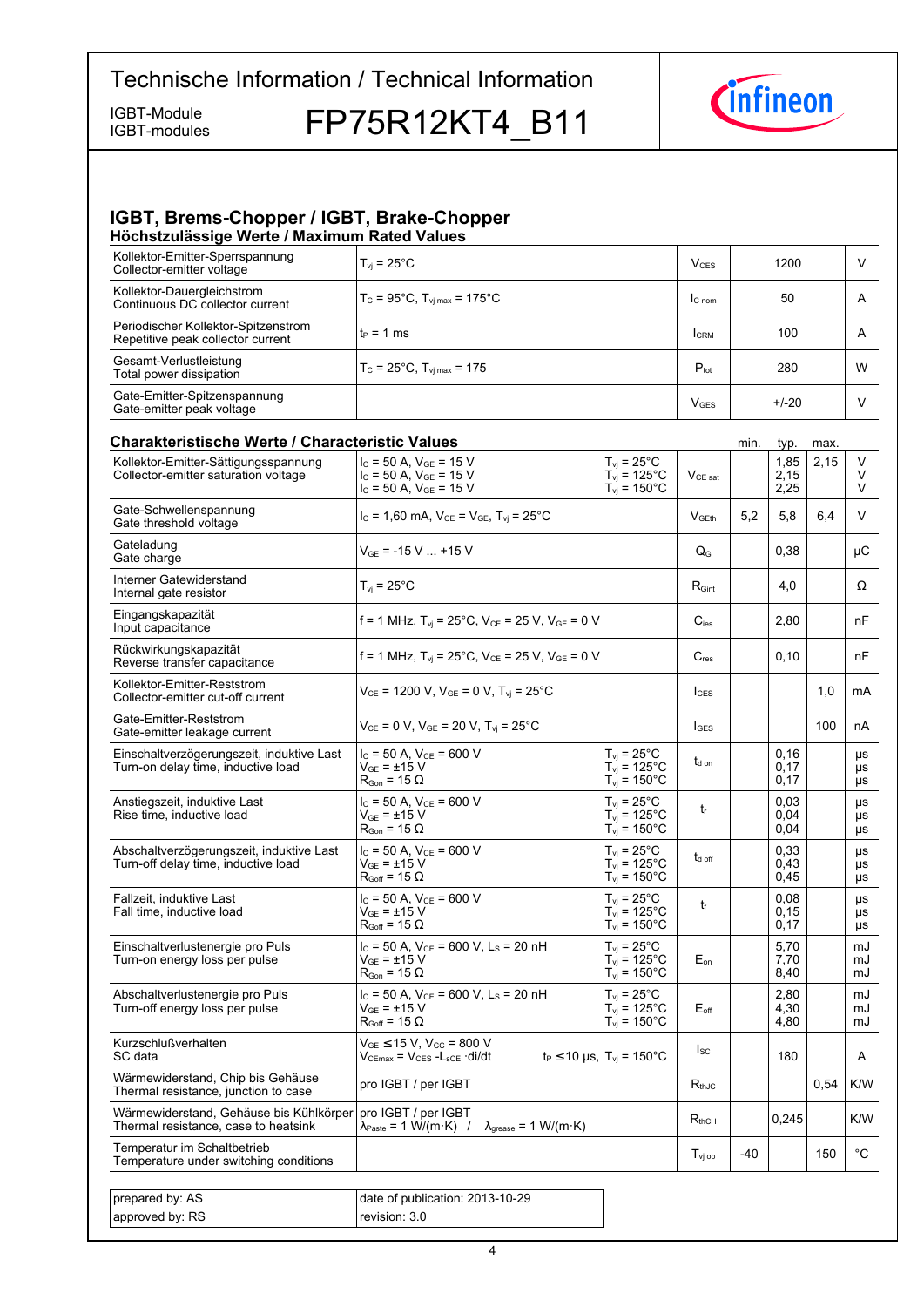IGBT-modules

IGBT-Module FP75R12KT4 B11



## **Diode, Brems-Chopper / Diode, Brake-Chopper Höchstzulässige-Werte-/-Maximum-Rated-Values**

| Periodische Spitzensperrspannung<br>Repetitive peak reverse voltage | $T_{\rm vi}$ = 25°C                                                                                                          | <b>V</b> <sub>RRM</sub> | 1200         |                  |
|---------------------------------------------------------------------|------------------------------------------------------------------------------------------------------------------------------|-------------------------|--------------|------------------|
| Dauergleichstrom<br>Continuous DC forward current                   |                                                                                                                              | I۴                      | 25           | A                |
| Periodischer Spitzenstrom<br>Repetitive peak forward current        | $t_P = 1$ ms                                                                                                                 | <b>FRM</b>              | 50           | A                |
| Grenzlastintegral<br>$l2t$ - value                                  | $V_R = 0$ V, t <sub>P</sub> = 10 ms, T <sub>vj</sub> = 125°C<br>$V_R = 0$ V, t <sub>P</sub> = 10 ms, T <sub>vi</sub> = 150°C | $ ^{2}t$                | 90,0<br>80,0 | $A^2S$<br>$A^2S$ |

# **Charakteristische Werte / Characteristic**

| <b>Charakteristische Werte / Characteristic Values</b>                          |                                                                                                                                                 |                                                                                | min.                                    | typ. | max.                 |      |                |
|---------------------------------------------------------------------------------|-------------------------------------------------------------------------------------------------------------------------------------------------|--------------------------------------------------------------------------------|-----------------------------------------|------|----------------------|------|----------------|
| Durchlassspannung<br>Forward voltage                                            | $I_F = 25 A$ , $V_{GF} = 0 V$<br>$I_F = 25 A$ , $V_{GE} = 0 V$<br>$I_F = 25 A$ , $V_{GE} = 0 V$                                                 | $T_{\rm vj}$ = 25°C<br>$T_{\rm vi}$ = 125°C<br>$T_{\rm vi}$ = 150 $^{\circ}$ C | $V_F$                                   |      | 1,75<br>1,75<br>1,75 | 2,15 | V              |
| Rückstromspitze<br>Peak reverse recovery current                                | $I_F = 25$ A, - di <sub>F</sub> /dt = 1200 A/µs (T <sub>vi</sub> =150°C)<br>$V_R = 600 V$                                                       | $T_{\rm vi}$ = 25°C<br>$T_{\rm vi}$ = 125°C.<br>$T_{\rm vi}$ = 150°C.          | <b>IRM</b>                              |      | 39,0<br>40,0<br>41,0 |      | A<br>A<br>A    |
| Sperrverzögerungsladung<br>Recovered charge                                     | $I_F$ = 25 A, - di <sub>F</sub> /dt = 1200 A/us (T <sub>vi</sub> =150°C)<br>$V_R$ = 600 V                                                       | $T_{vi}$ = 25°C<br>$T_{\rm vi}$ = 125°C.<br>$T_{\rm vi}$ = 150°C.              | Q,                                      |      | 2,40<br>4,10<br>4,40 |      | μC<br>μC<br>μC |
| Abschaltenergie pro Puls<br>Reverse recovery energy                             | $I_F = 25$ A, - di <sub>F</sub> /dt = 1200 A/µs (T <sub>vi</sub> =150°C)<br>$V_R = 600 V$                                                       | $T_{\rm vi}$ = 25°C<br>$T_{vi}$ = 125°C<br>$T_{\rm vi}$ = 150°C                | $E_{rec}$                               |      | 0.90<br>1,50<br>1,70 |      | mJ<br>mJ<br>mJ |
| Wärmewiderstand, Chip bis Gehäuse<br>Thermal resistance, junction to case       | pro Diode / per diode                                                                                                                           |                                                                                | $R_{th,IC}$                             |      |                      | 1,35 | K/W            |
| Wärmewiderstand, Gehäuse bis Kühlkörper<br>Thermal resistance, case to heatsink | pro Diode / per diode<br>$\lambda_{\text{Paste}} = 1 \text{ W/(m} \cdot \text{K)}$ / $\lambda_{\text{grease}} = 1 \text{ W/(m} \cdot \text{K)}$ |                                                                                | $R_{thCH}$                              |      | 0.61                 |      | K/W            |
| Temperatur im Schaltbetrieb<br>Temperature under switching conditions           |                                                                                                                                                 |                                                                                | $\mathsf{T}_{\mathsf{vi}\,\mathsf{op}}$ | -40  |                      | 150  | °C             |

# **NTC-Widerstand-/-NTC-Thermistor**

| <b>Charakteristische Werte / Characteristic Values</b> |                                                          |                     | min. | typ. | max. |           |
|--------------------------------------------------------|----------------------------------------------------------|---------------------|------|------|------|-----------|
| Nennwiderstand<br>Rated resistance                     | $T_c = 25^{\circ}$ C                                     | $R_{25}$            |      | 5.00 |      | $k\Omega$ |
| Abweichung von R100<br>Deviation of R100               | $T_c$ = 100°C. R <sub>100</sub> = 493 Ω                  | $\Delta$ R/R        | -5   |      | 5    | $\%$      |
| Verlustleistung<br>Power dissipation                   | $T_c = 25^{\circ}$ C                                     | $P_{25}$            |      |      | 20.0 | mW        |
| <b>B-Wert</b><br>B-value                               | $R_2 = R_{25}$ exp $[B_{25/50}(1/T_2 - 1/(298, 15 K))]$  | $B_{25/50}$         |      | 3375 |      | К         |
| <b>B-Wert</b><br>B-value                               | $R_2 = R_{25}$ exp $[B_{25/80}(1/T_2 - 1/(298.15 K))]$   | B <sub>25/80</sub>  |      | 3411 |      | К         |
| <b>B-Wert</b><br>B-value                               | $R_2 = R_{25}$ exp $[B_{25/100}(1/T_2 - 1/(298, 15 K))]$ | B <sub>25/100</sub> |      | 3433 |      | К         |

Angaben gemäß gültiger Application Note.

Specification according to the valid application note.

| prepared by: AS | date of publication: 2013-10-29 |
|-----------------|---------------------------------|
| approved by: RS | revision: 3.0                   |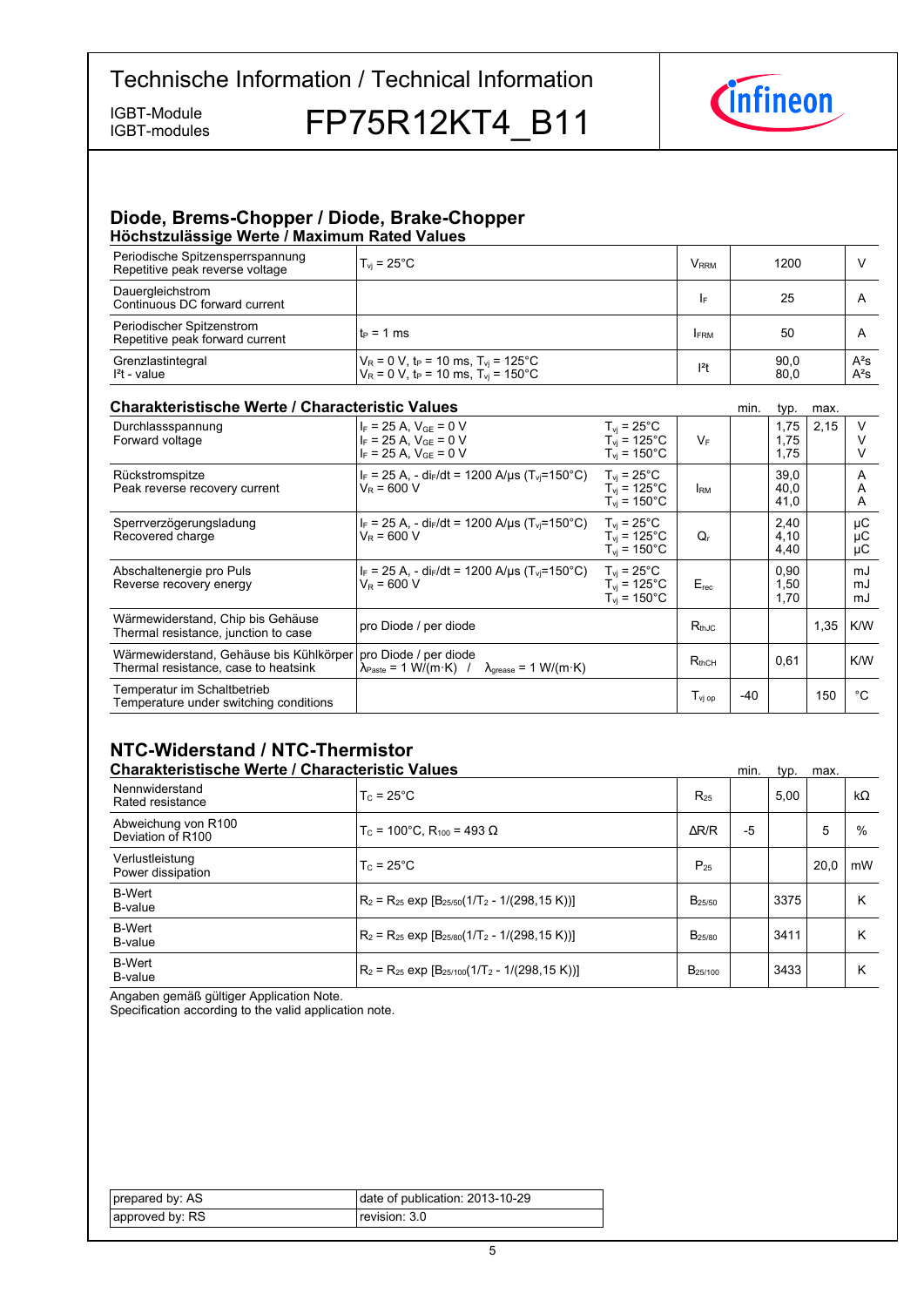IGBT-modules

IGBT-Module FP75R12KT4\_B11



| <b>Modul / Module</b>                                                                     |                                                                                                                                                              |                                   |                |                                |            |                            |
|-------------------------------------------------------------------------------------------|--------------------------------------------------------------------------------------------------------------------------------------------------------------|-----------------------------------|----------------|--------------------------------|------------|----------------------------|
| Isolations-Prüfspannung<br>Isolation test voltage                                         | RMS, $f = 50$ Hz, $t = 1$ min.                                                                                                                               | V <sub>ISOL</sub><br>2,5          |                |                                | kV         |                            |
| Material Modulgrundplatte<br>Material of module baseplate                                 |                                                                                                                                                              |                                   |                | Cu                             |            |                            |
| Innere Isolation<br>Internal isolation                                                    | Basisisolierung (Schutzklasse 1, EN61140)<br>basic insulation (class 1, IEC 61140)                                                                           |                                   |                | Al <sub>2</sub> O <sub>3</sub> |            |                            |
| Kriechstrecke<br>Creepage distance                                                        | Kontakt - Kühlkörper / terminal to heatsink<br>Kontakt - Kontakt / terminal to terminal                                                                      | 10,0                              |                |                                | mm         |                            |
| Luftstrecke<br>Clearance                                                                  | Kontakt - Kühlkörper / terminal to heatsink<br>Kontakt - Kontakt / terminal to terminal                                                                      |                                   |                | 7,5                            |            | <sub>mm</sub>              |
| Vergleichszahl der Kriechwegbildung<br>Comperative tracking index                         |                                                                                                                                                              | CTI                               |                | > 200                          |            |                            |
|                                                                                           |                                                                                                                                                              |                                   | min.           | typ.                           | max.       |                            |
| Wärmewiderstand, Gehäuse bis Kühlkörper<br>Thermal resistance, case to heatsink           | pro Modul / per module<br>$\lambda_{\text{Paste}} = 1 \text{ W}/(\text{m} \cdot \text{K}) / \lambda_{\text{grease}} = 1 \text{ W}/(\text{m} \cdot \text{K})$ | $R_{thCH}$                        |                | 0,009                          |            | K/W                        |
| Modulstreuinduktivität<br>Stray inductance module                                         |                                                                                                                                                              | $L_{\rm sCF}$                     |                | 40                             |            | nH                         |
| Modulleitungswiderstand, Anschlüsse -<br>Chip<br>Module lead resistance, terminals - chip | $T_c = 25^{\circ}$ C, pro Schalter / per switch                                                                                                              | $R_{CC'+EE'}$<br>$R_{AA' + CC'}$  |                | 4.00<br>3.00                   |            | $m\Omega$                  |
| Höchstzulässige Sperrschichttemperatur<br>Maximum junction temperature                    | Wechselrichter, Brems-Chopper / inverter, brake-chopper<br>Gleichrichter / rectifier                                                                         | $T_{\mathsf{vi} \, \mathsf{max}}$ |                |                                | 175<br>150 | $^{\circ}C$<br>$^{\circ}C$ |
| Temperatur im Schaltbetrieb<br>Temperature under switching conditions                     | Wechselrichter, Brems-Chopper / inverter, brake-chopper<br>Gleichrichter / rectifier                                                                         | $T_{\rm vi\,op}$                  | $-40$<br>$-40$ |                                | 150<br>150 | $^{\circ}C$<br>°C          |
| Lagertemperatur<br>Storage temperature                                                    |                                                                                                                                                              | $T_{\text{stq}}$                  | $-40$          |                                | 125        | $^{\circ}C$                |
| Anzugsdrehmoment f. Modulmontage<br>Mounting torque for modul mounting                    | Schraube M5 - Montage gem. gültiger Applikationsschrift<br>Screw M5 - Mounting according to valid application note                                           | M                                 | 3,00           | $\overline{a}$                 | 6,00       | Nm                         |
| Gewicht<br>Weight                                                                         |                                                                                                                                                              | G                                 |                | 300                            |            | g                          |

| prepared by: AS | date of publication: 2013-10-29 |
|-----------------|---------------------------------|
| approved by: RS | revision: 3.0                   |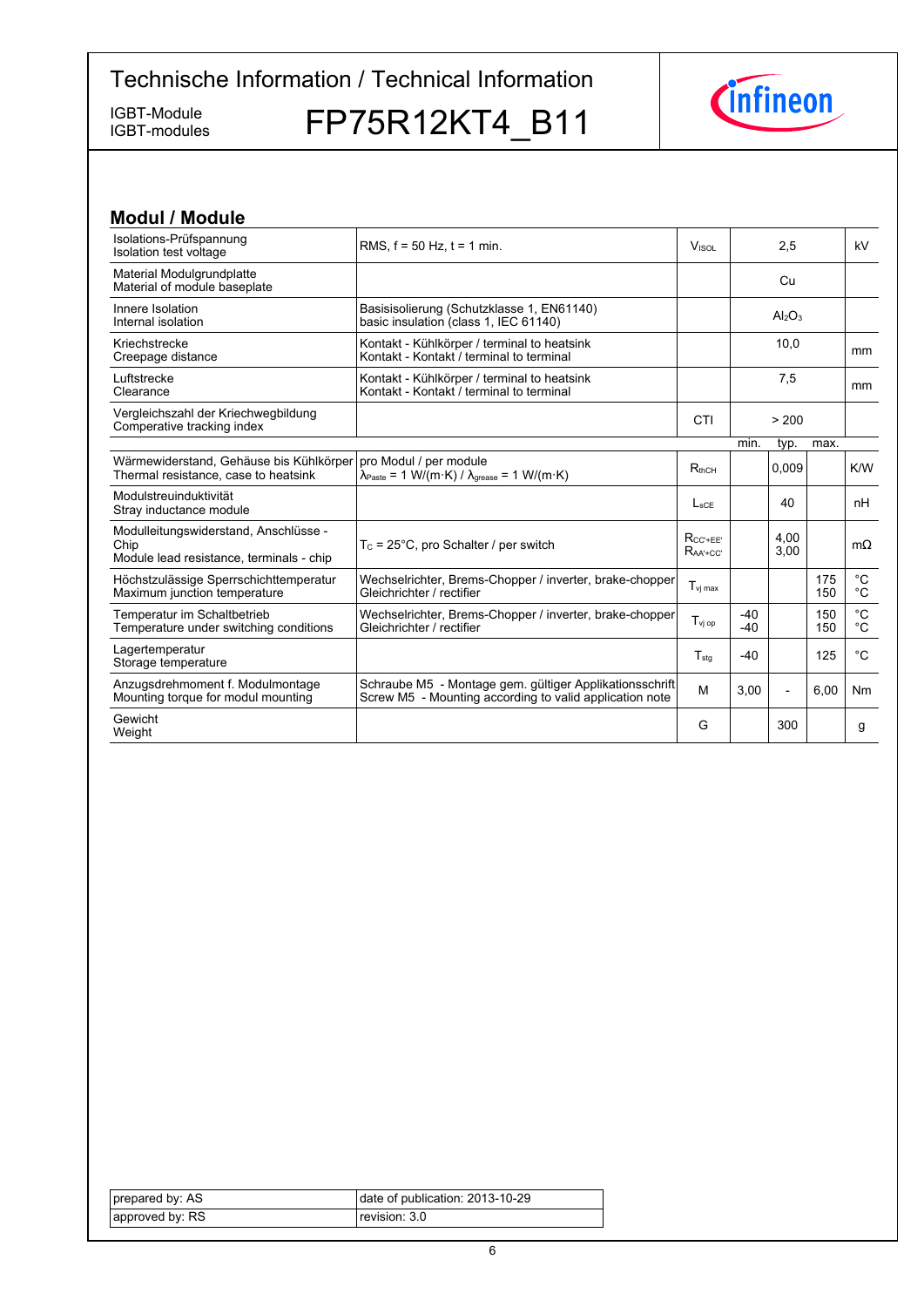# Technische Information / Technical Information *Cinfineon* IGBT-Module FP75R12KT4 B11 IGBT-modules **Ausgangskennlinie-IGBT,Wechselrichter-(typisch) Ausgangskennlinienfeld-IGBT,Wechselrichter-(typisch) output-characteristic-IGBT,Inverter-(typical) output-characteristic-IGBT,Inverter-(typical)**



#### **Übertragungscharakteristik-IGBT,Wechselrichter-(typisch) transfer-characteristic--IGBT,Inverter(typical)**  $I_{C}$  = f (V<sub>GE</sub>)

 $\rm V_{CE}$  = 20 V



 $I_C = f(V_{CE})$ 

 $T_{\text{vj}}$  = 150 $^{\circ}$ C



#### **SchaltverlusteIGBT,Wechselrichter-(typisch) switching-losses--IGBT,Inverter-(typical)**  $E_{on}$  = f (l<sub>C</sub>),  $E_{off}$  = f (l<sub>C</sub>)

 $V_{GE}$  = ±15 V, R<sub>Gon</sub> = 1.1 Ω, R<sub>Goff</sub> = 1.1 Ω, V<sub>CE</sub> = 600 V

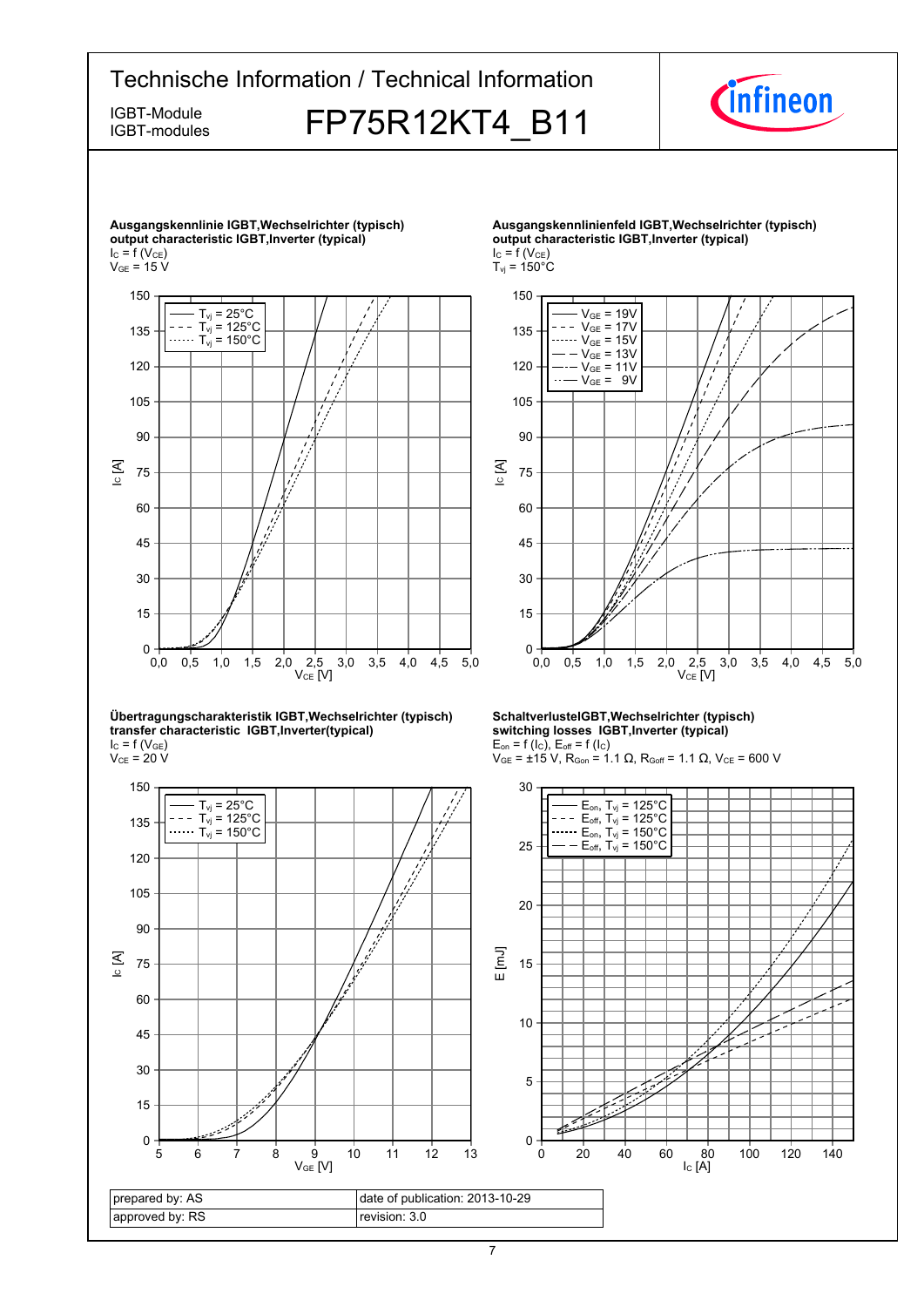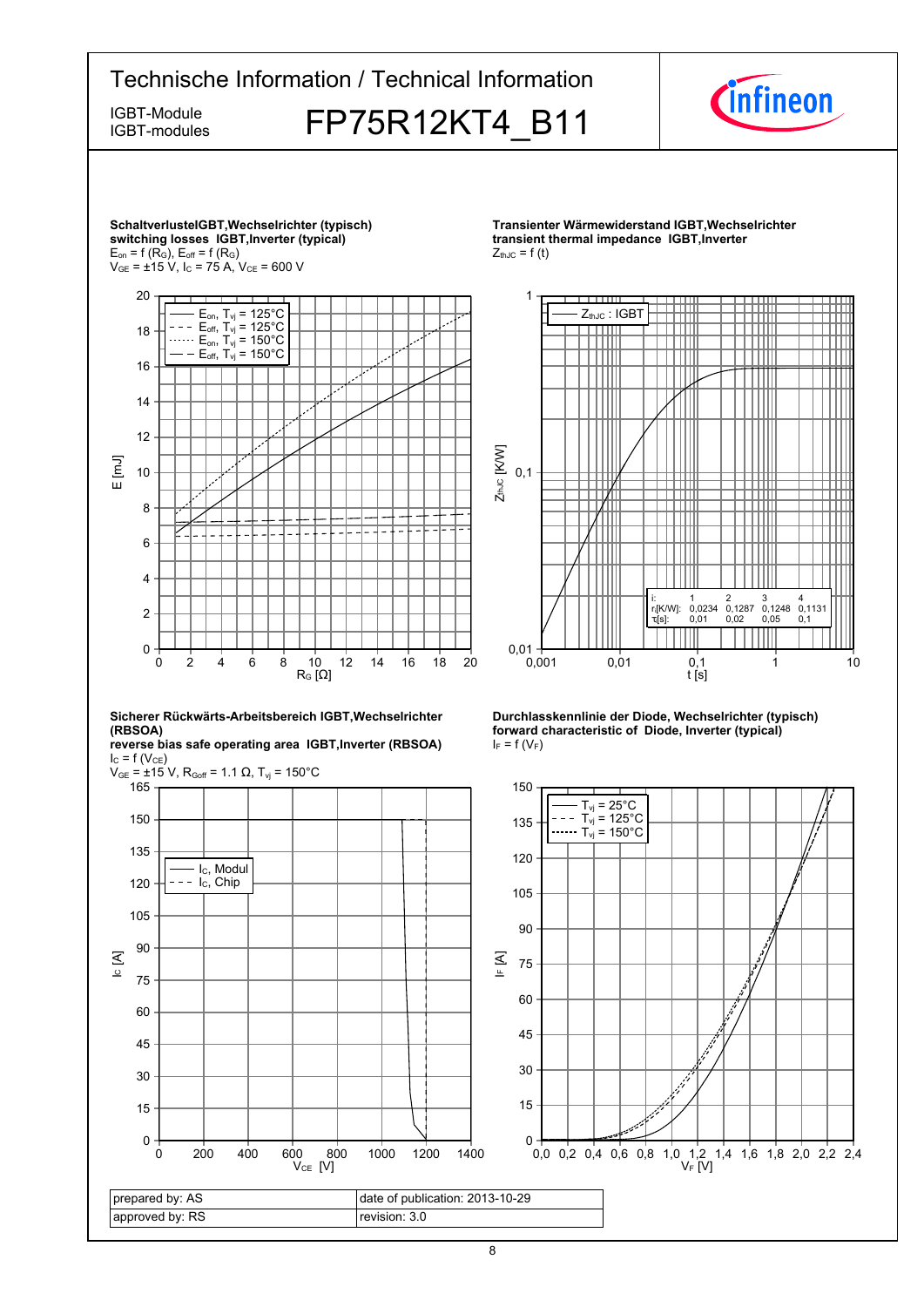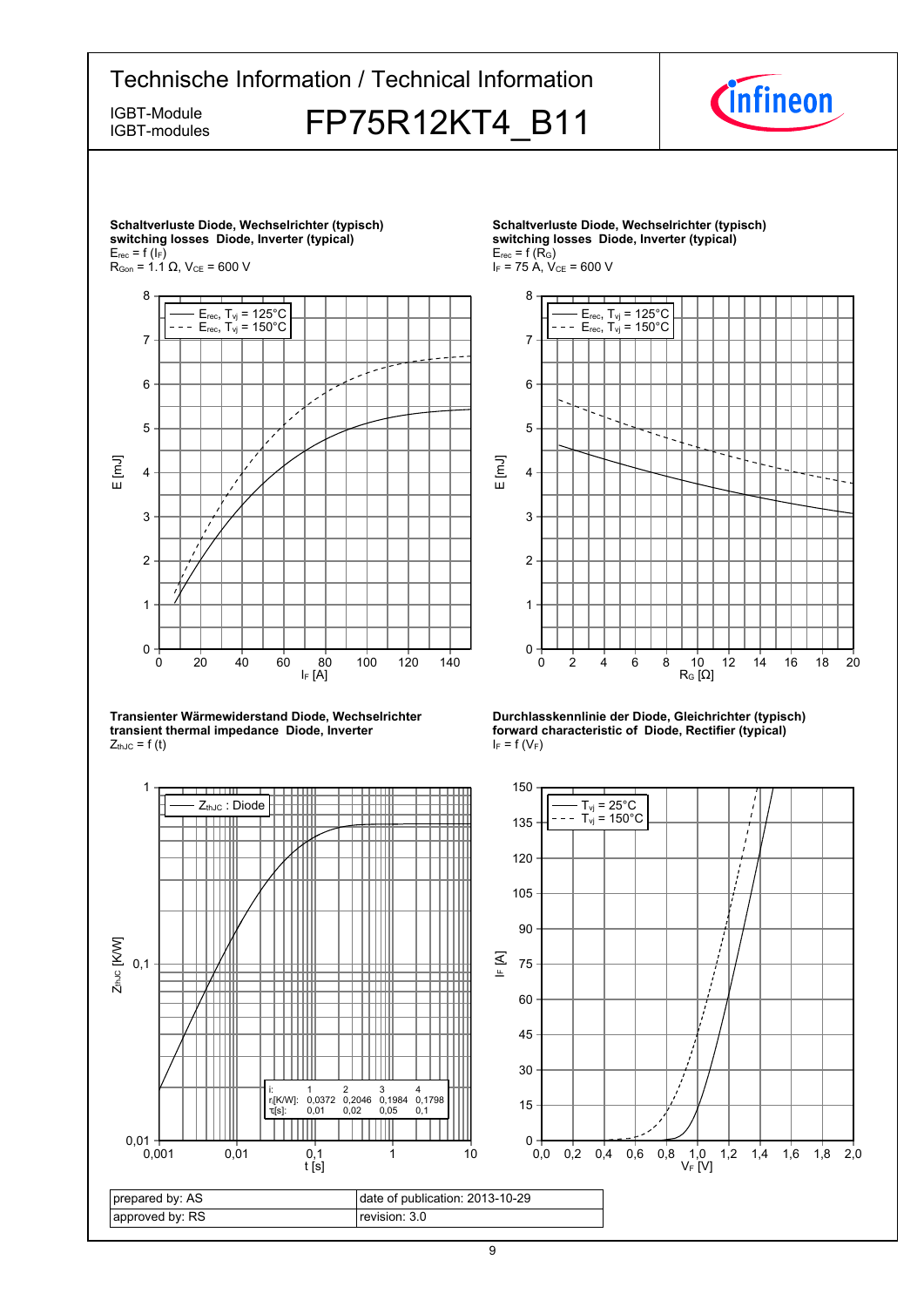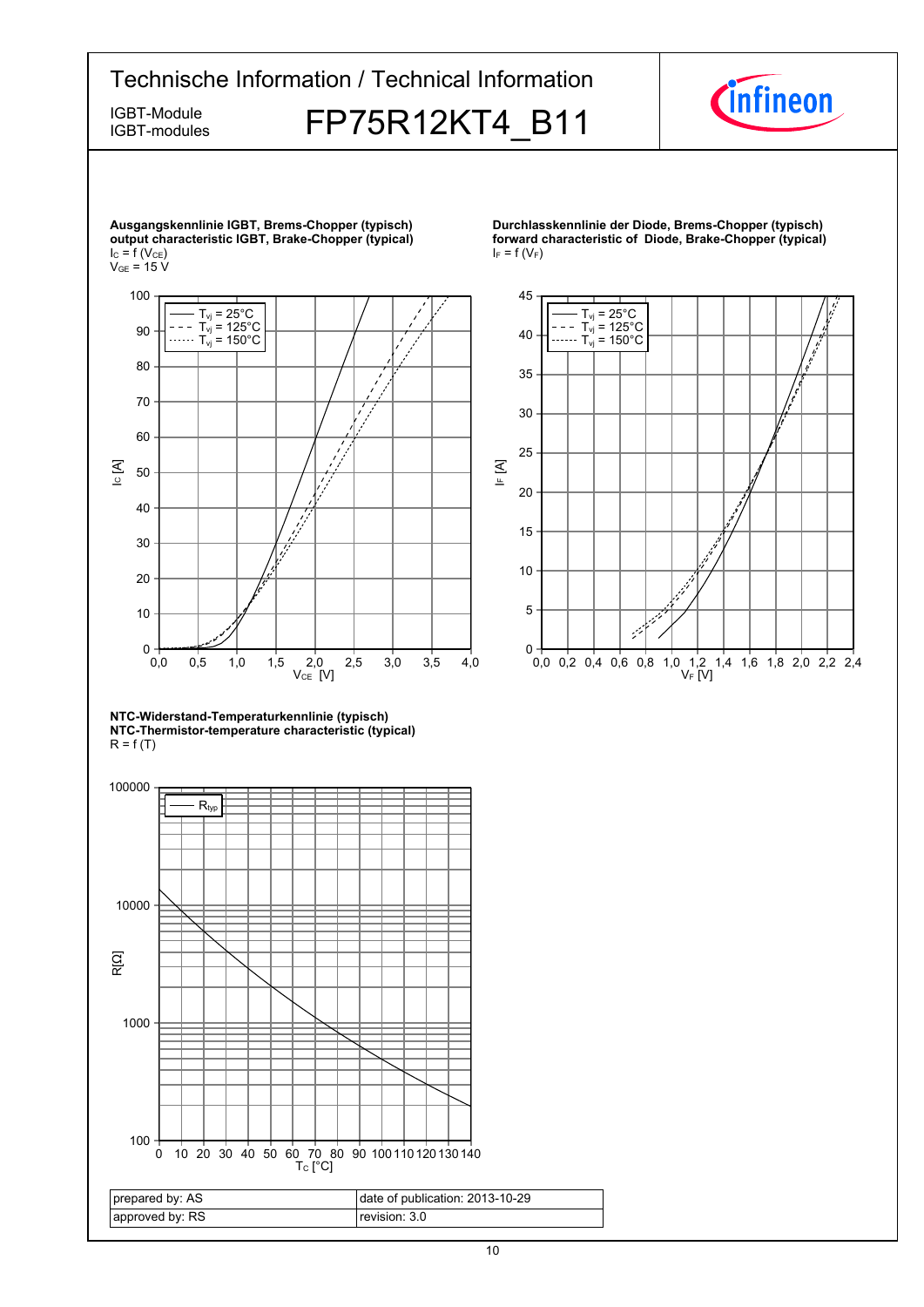